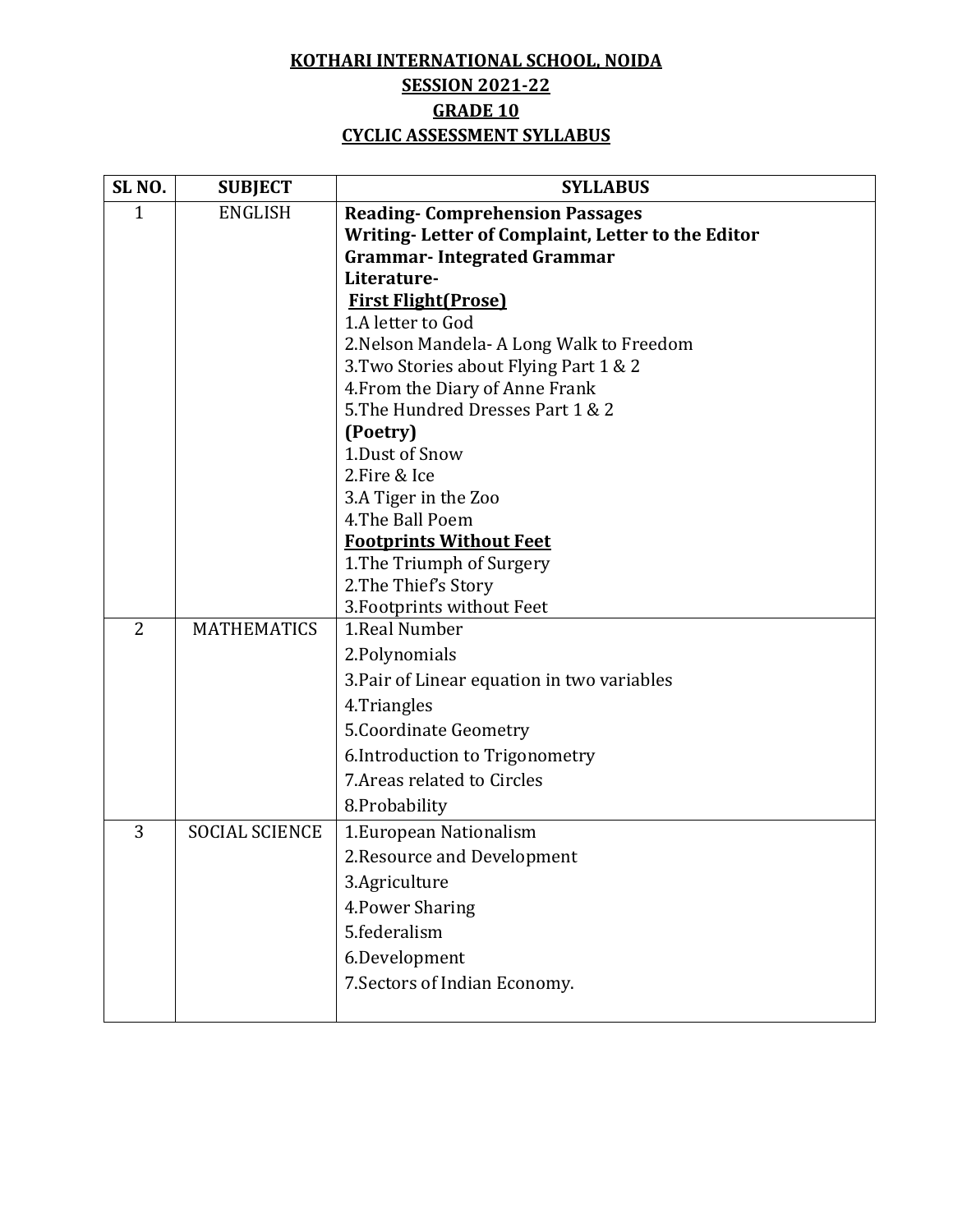| $\overline{4}$<br>5 | <b>SCIENCE</b><br><b>HINDI</b> | 1. Chemical reactions and equations<br>2. Acids, bases and Salts<br>3. Metals and non-Metals<br>4. Life Processes<br>5. Light-Reflection and Refraction<br>6. Human Eye and Colourful world<br>अपठित गद्यांश<br>व्याकरण- समास ,पदबंध, मुहावरे , वाक्य रूपांतरण<br>साहित्य - पदय खंड - 1.साखी (कबीर) 2. पद (मीरा)                                                                                                                                                                                                          |
|---------------------|--------------------------------|---------------------------------------------------------------------------------------------------------------------------------------------------------------------------------------------------------------------------------------------------------------------------------------------------------------------------------------------------------------------------------------------------------------------------------------------------------------------------------------------------------------------------|
|                     |                                | <b>गद्य खंड</b> - 1. बड़े भाईसाहब 2. तताँरा वामीरो कथा<br>3.अब कहाँ दूसरों के दुख से दुखी होने वाले                                                                                                                                                                                                                                                                                                                                                                                                                       |
| 6                   | <b>GERMAN</b>                  | <b>Chapters:</b> Magst du grüne Bohnen?, Die App, die den Dieb findet.<br>Grammar: Adjektivendung, Präteritum, Lokale Präpositionen,<br>indirekte Fragen (W-Fragen, Ja/Nein Fragen mit 'ob')<br>Reading comprehension, E-Mail/Dialogue/SMS<br>Aus dem Buch (Textbook): Vocabulary, seen passage                                                                                                                                                                                                                           |
| $\overline{7}$      | <b>FRENCH</b>                  | Leçon 1: Retrouvons les amis, Leçon 2 : Après le bac, Leçon<br>3: Chercher du travail<br><b>Compréhension</b> : Unseen Passage<br><b>Writing skills:</b> Completing the text/message<br>Grammar:<br>Tenses (present, imperatif passe compose, imparfait, futur<br>proche, futur simple, passé récent, futur antérieur)<br>Composed relative pronoun, Personal pronouns y and en<br>negation<br>Culture and Civilisation from the above mentioned chapters.                                                                |
| 8                   | <b>SPANISH</b>                 | Topics:<br>Presente de indicativo, Uses of Ser, Estar & Hay, Expresiones:<br>Tener que + Infinitivo Deber + infinitivo, Hay que + infinitivo,<br>Possessive Adjective, Estar + Gerundio, Prepositions "por and<br>para", Adverbs: Ya, todavía no, Aun, Usos de Preterito Perfecto:<br>Marcadores Temporales, Affirmative Command + direct object<br>Pronoun.<br>Culture/Civilization information of Spanish-Speaking countries<br>Los Autores: Lope de vega, Camilo Jose Cela, Jorge Luis Borges<br>Reading Comprehension |